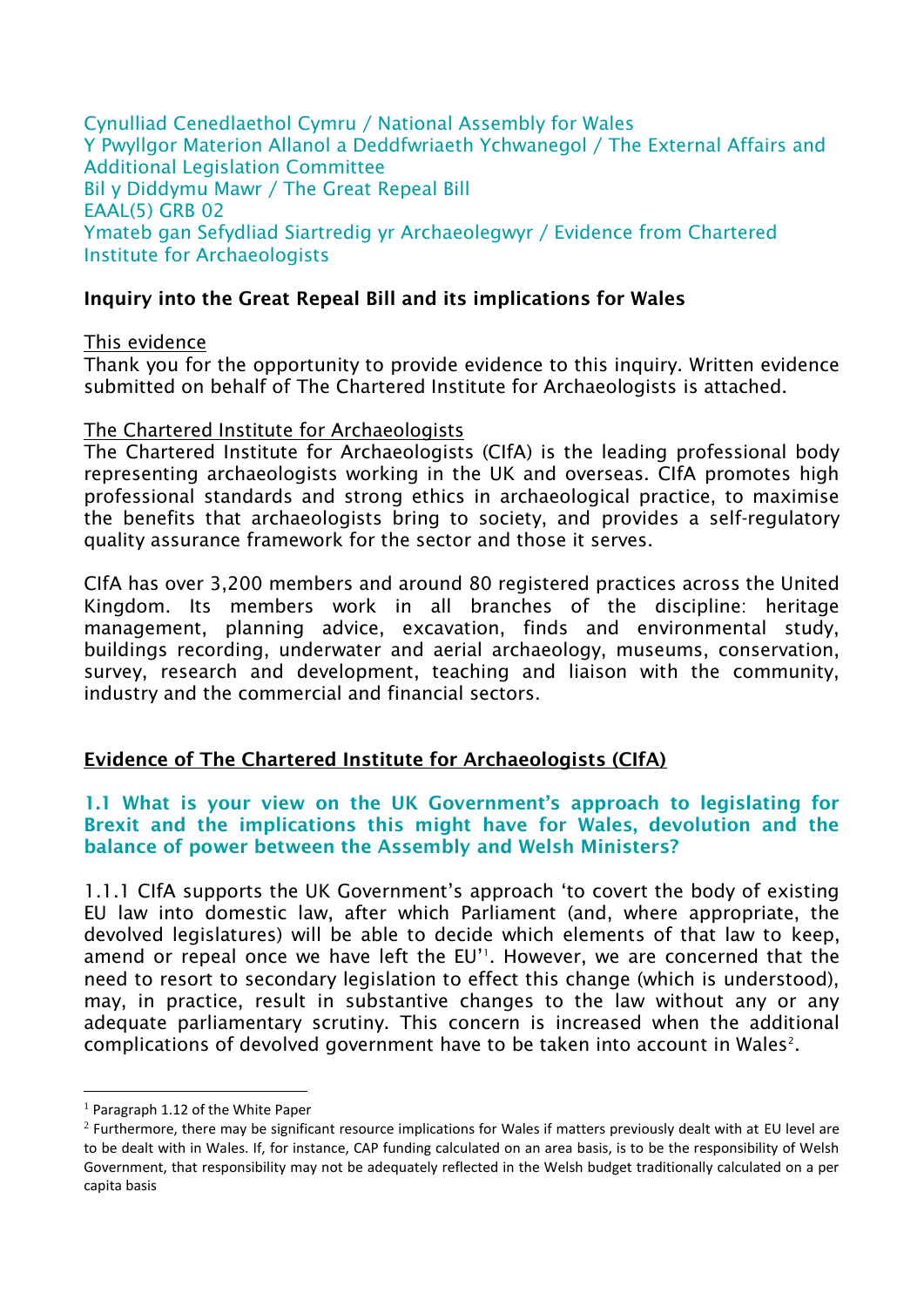1.1.2 The Institute's primary concern in this regard is the historic environment and the effect of any changes upon it. Much environmental law in Wales (and elsewhere in the United Kingdom) is underpinned by European Union law, most notably through the operation of the Environmental Impact Directive and related legislation.

1.1.3 Over 95% of historic assets in Wales (including, in some cases, assets of national importance) are not protected by any specific designation such as scheduling or listing. The planning system provides the only effective protection for most of those undesignated assets, supplemented in appropriate cases by environmental impact assessment (EIA). With administrations throughout the United Kingdom increasingly looking to deregulate the planning process in an effort to 'free up' development, the importance of EIA for the historic environment is, if anything, increasing.

1.1.4 If the 'Great Reform Bill' or any subsequent legislation were in any way to undermine the operation of EIA in relation to the historic environment in Wales, this would have the potential significantly to reduce protection for the historic environment and leave historic assets (and their significance) vulnerable to damage or destruction.

## **2.1 How can the drafting of the Great Repeal Bill ensure that the Assembly has sufficient oversight over powers delegated to Welsh Ministers?**

2.1.1 In the first place, the powers delegated to Welsh Ministers should only relate to technical changes and the Great Repeal Bill should, so far as possible, expressly limit the powers conferred by it to make secondary legislation to powers to make technical rather than substantive changes to current law. The challenge is defining permitted and prohibited changes but this challenge should be met (perhaps building on the UK Government's expressed desire to ensure that the power will not be available 'to make a policy change which is not designed to deal with deficiencies in preserved EU-derived law arising out of our exit from the EU'<sup>3</sup> ).

2.1.2 In addition to any requirement for Welsh Ministers to report to the Assembly upon the exercise of such powers, it would also be helpful to establish an Assembly committee or committees (or task existing committees such as the Climate Change, Environment and Rural Affairs Committee) to oversee and review any amendments made by Welsh Ministers under the Great Repeal Act to ensure that they do not substantively alter the law.

# **3.1 Are the constraints proposed in the White Paper sufficient?**

3.1.1 CIfA supports the constraints envisaged in the White Paper (including timelimiting the powers), but further safeguards may be necessary. These might include oversight committees (see paragraph 2.1.2 above) and a provision requiring saved Statutory Instruments in certain circumstances to be treated as

1

<sup>3</sup> Paragraph 3.17 of the White Paper